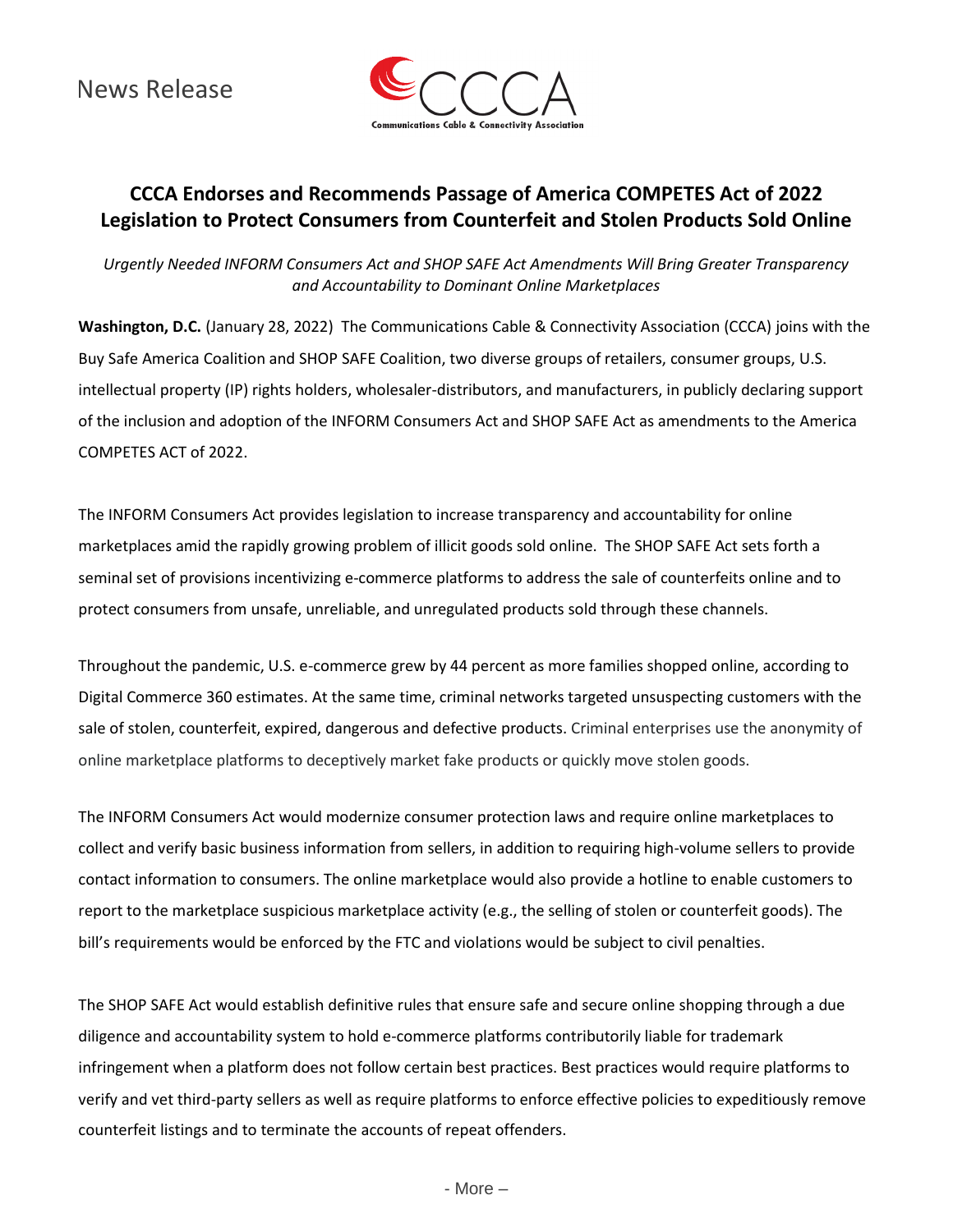CCCA endorses the emphasis on consumer health and safety as a priority. The U.S. Department of Homeland Security Report, *Combating Trafficking in Counterfeit and Pirated Goods, <sup>1</sup>* delineates a long list of counterfeits that can have significant and direct negative impacts on consumer health and safety. The United States has a longstanding track record of protecting consumers from commercial hazards and these protections should be extended immediately to consumers shopping online.

Americans deserve to know basic identifying information about who is selling them the products they use, and consumers also should have a way to contact a seller in case a consumer product appears to be stolen, counterfeit, or dangerous to health and safety. Brick-and-mortar retailers have clearly identifiable names and business addresses, and consumers are easily able to speak to a live person at those retailers to raise concerns about problematic products. Online marketplaces do not always require third party sellers on their platforms to provide similar transparency for consumers.

"CCCA strongly endorses and recommends passage of this vital e-commerce initiative in the U.S. House of Representatives and U.S. Senate, to help create barriers and consequences for online perpetrators of dangerous and unsafe counterfeit and non-compliant goods," said David Kiddoo, CCCA Executive Director. "This especially pertains to the safety and integrity of cabling and connectivity infrastructure components that are vital to meet today's communications and connected technologies, which are increasingly essential to our healthcare, education, commerce and personal social networks. CCCA encourages people in the ICT industry to contact their Representatives and Senators to express their support of the INFORM Consumer Act and SHOP SAFE Act as included amendments to the America COMPETES Act of 2022."

This legislation is important to CCCA because of the amount of non-compliant, counterfeit, and under-performing cable currently being sold on the market, the majority of which is being sold via online distributors. In the Information and Communications Technology industry it is generally accepted that approximately 70% of network downtime is due to cabling improprieties such as low-quality cable.

Even worse than network failure is the serious safety risk due to a cable's poor design, substandard material makeup and/or manufacturing deficiencies. As seen in CCCA's [laboratory testing done at UL](https://www.youtube.com/watch?v=9sx0PhGlofE) (Underwriters Laboratories), improperly constructed cables running throughout a structure can act as a fuse that accelerates the spread of fumes, flames, and smoke. This can potentially lead to a significant reduction in evacuation capability,

 $\overline{\phantom{a}}$ 

<sup>1</sup> DEPARTMENT OF HOMELAND SECURITY, COMBATING TRAFFICKING IN COUNTERFEIT AND PIRATED GOODS: REPORT TO THE PRESIDENT OF THE UNITED STATES (Jan. 24, 2020) [https://www.dhs.gov/sites/default/files/publications/20\\_0124\\_plcy\\_counterfeit](https://www.dhs.gov/sites/default/files/publications/20_0124_plcy_counterfeit-pirated-goods-report_01.pdf)[pirated-goods-report\\_01.pdf.](https://www.dhs.gov/sites/default/files/publications/20_0124_plcy_counterfeit-pirated-goods-report_01.pdf)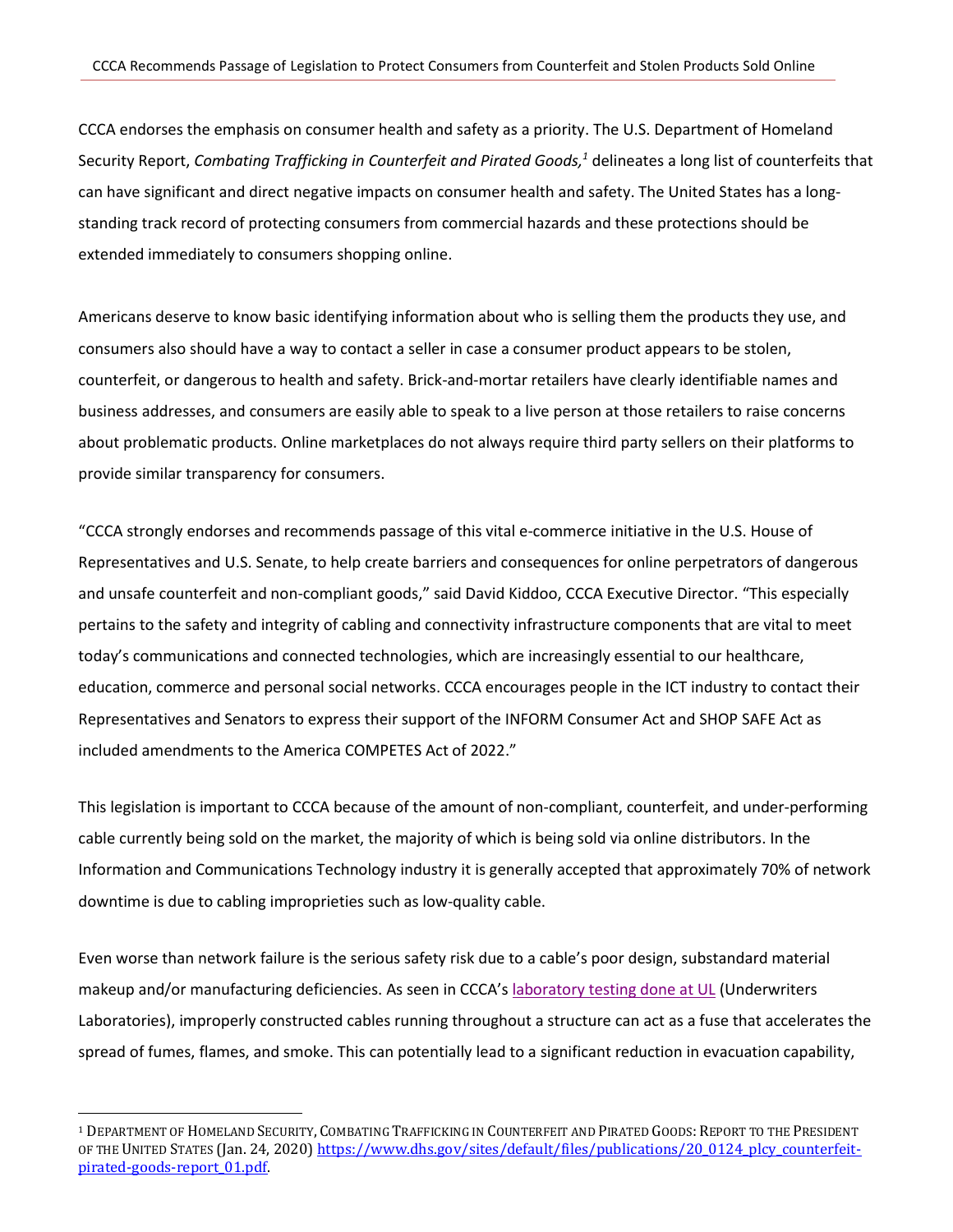loss of life and a serious destruction of equipment and structures.

In some cases, installed cables that did not meet the National Electrical Code (NEC) requirements have spread large fires, often undetected through enclosed spaces, in properties including hotels and commercial businesses. These examples show that installing non-compliant or counterfeit cable in a plenum space can be costly both in lost lives and the destruction of property.

It is easy is for people looking for a bargain online to be caught in this dangerous deception. Those who design, install, and use structured cabling systems have a right to expect uncompromised quality, performance, and fire safety. Counterfeit and non-compliant cable and connectivity products are eroding that right and present a formidable challenge. When a retailer selling non-compliant or counterfeit cable via e-commerce is caught, they tend to take down their website and open another under a new name. The INFORM Consumers Act and SHOP SAFE Act will take important steps in opening the transparency of who is selling online and how to contact them, so they will not be able to be anonymous any longer. Removing the anonymity of these online platforms by creating basic accountability measures will protect consumers from illicit goods, aid law enforcement in their efforts to track organized crime and make it harder for bad actors to build an illegal business and profit by selling stolen or counterfeit merchandise.

#### **About CCCA**

The Communications Cable & Connectivity Association (CCCA) is a non-profit association comprised of leading manufacturers, distributors, and material suppliers. CCCA leads the fight to confront the challenge of counterfeit and non-compliant cable in the Information and Communications Technology (ICT) industry. Through testing programs, educational initiatives, and screening tools, CCCA alerts the ICT industry to the dangers of counterfeit cable and, more importantly, how to avoid being misled by deceptive labels and marketing practices. CCCA's anticounterfeiting efforts include close collaboration with independent testing agencies, U.S. Customs, and law enforcement.

CCCA is a resource on timely topics affecting the structured cabling industry – to help ensure the safety, quality and performance of communications cable and connectivity products. From the dangers of non-compliant and/or counterfeit products, to the most effective use of structured cabling in the data center, to collaborations on best practices for the design of sustainable cabling infrastructure projects, CCCA is a source for science-based information.

Headquarters: 1001 Pennsylvania NW, Washington, DC, 20004. For further information, visit the CCCA website [www.cccassoc.org](http://www.cccassoc.org/) or contact David B. Kiddoo, Executive Director, at [dkiddoo@cccassoc.org.](mailto:dkiddoo@cccassoc.org)